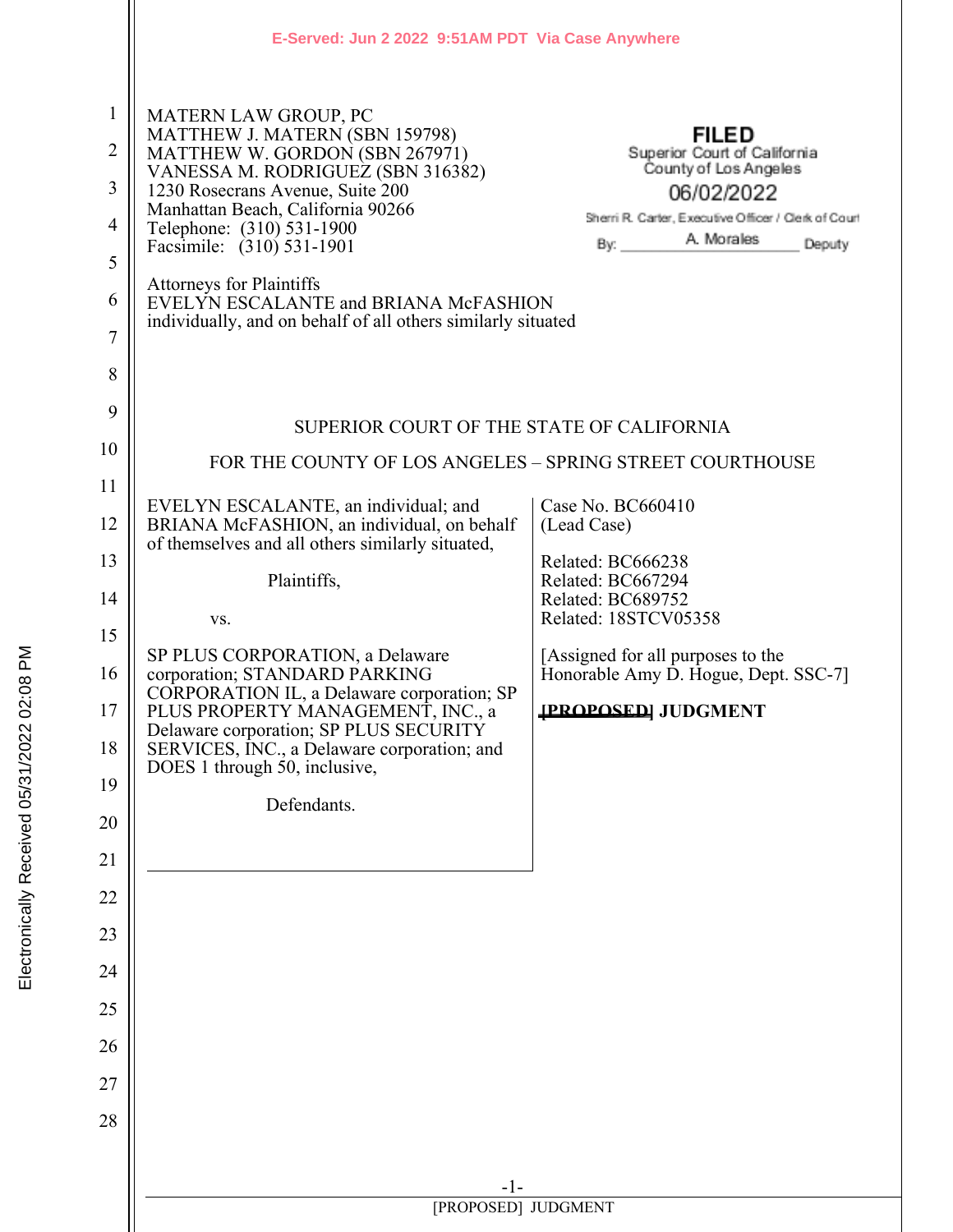The Court finds as follows:

1

2 3 4 5 6 7 A. On December 17, 2021, the Court preliminarily approved the Second Amended Joint Stipulation of Class-PAGA Action Settlement ("Settlement" or "Settlement Agreement") entered into by and between the Plaintiffs Evelyn Escalante, Briana McFashion, , Gloria A. Cerritos, Frankcelia Payes, Rosa Ortiz, Manuel De Guia, Angelico Cruz, and Domenic Mastro (collectively, "Plaintiffs") and Defendant SP Plus Corporation ("Defendant") in the following consolidated actions:

| 8  |                 | 1. Escalante et al. v. SP Plus Corporation, et al., Los Angeles County Superior Court      |
|----|-----------------|--------------------------------------------------------------------------------------------|
| 9  |                 | Case No. BC660410;                                                                         |
| 10 |                 | 2. Chavez, et al. v. SP Plus Corporation, et al., Los Angeles County Superior Court        |
| 11 |                 | Case Number BC666238;                                                                      |
| 12 |                 | 3. Ortiz, et al. v. Standard Parking Corporation IL, et al., Los Angeles County            |
| 13 |                 | Superior Court Case Number BC667294;                                                       |
| 14 |                 | 4. Cruz v. Standard Parking Corporation, et al., Los Angeles County Superior Court         |
| 15 |                 | Case Number BC689752 (formerly Orange County Superior Court Case No. 30-                   |
| 16 |                 | 2017-00926834-CU-OE-CXC);                                                                  |
| 17 |                 | 5. Mastro v. SP Plus Corporation, et al., Los Angeles County Superior Court Case           |
| 18 |                 | Number 18STCV05358. (These actions shall be collectively referred to as "the               |
| 19 |                 | Actions.")                                                                                 |
| 20 | <b>B.</b>       | The Court granted final approval of the Settlement on May 25, 2022 and found               |
| 21 |                 | that the Settlement was fair, adequate, and reasonable.                                    |
| 22 | $\mathbf{C}$ .  | Solely for purposes of effectuating the Settlement, the Court certified a Class            |
| 23 |                 | defined as "all current and former non-exempt, hourly paid employees employed by Defendant |
| 24 |                 | SP Plus Corporation ("Defendant") in California, during the Class Period."                 |
| 25 | $\mathcal{C}$ . | "Class Period" means March 6, 2015 through December 17, 2021.                              |
| 26 | D.              | "PAGA Group Members" means all current and former non-exempt, hourly paid                  |
| 27 |                 | employees employed by Defendant in the State of California at any time during the PAGA     |
| 28 | Period."        |                                                                                            |
|    |                 |                                                                                            |
|    |                 | $-2-$                                                                                      |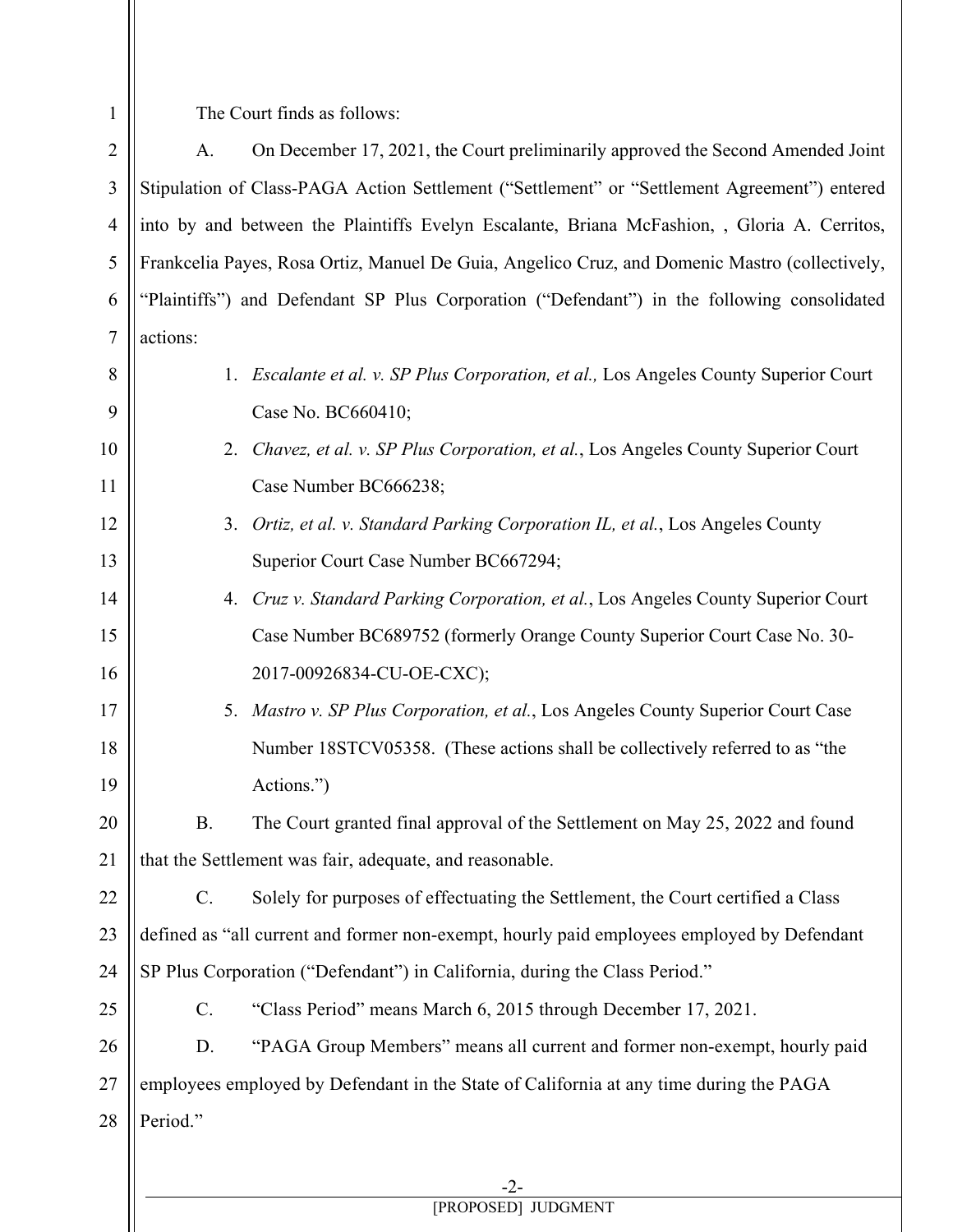1 2

3

4

5

6

7

8

21

22

23

24

25

26

27

28

## E. "PAGA Period" means April 4, 2016 to December 17, 2021.

## **IT IS HEREBY ORDERED, ADJUDGED, AND DECREED AS FOLLOWS:**

1. Plaintiffs Evelyn Escalante, Briana McFashion, Gloria A. Cerritos, Frankcelia Payes, Rosa Ortiz, Manuel De Guia, Angelico Cruz, and Domenic Mastro (collectively, "Plaintiffs") shall take nothing from Defendants SP Plus Corporation, Standard Parking Corporation IL, SP Plus Property Management, Inc., and SP Plus Security Services, except as expressly set forth in the parties' Settlement and the Court's Order Granting Motion for Final Approval of Class Action Settlement entered May 25, 2022.

9 10 2. This Judgment is as to all Actions in the Consolidated Class Action Complaint filed on October 22, 2019.

11 12 13 14 15 3. Defendant shall provide the Settlement Administrator, ILYM Group, Inc., with the Gross Settlement Amount of \$1,500,691.64 within seven calendar days after the entry of this Judgment. The Gross Settlement Amount does not include the employer's share of payroll taxes, which must be paid separately by Defendant to the Settlement Administrator within seven calendar days after the entry of this Judgment.

16 17 4. The Settlement Administrator shall disburse the following amounts from the Gross Settlement Amount of \$1,500,691.64:

- 18 19 20 a. \$40,000.00 for Class Representative Incentive Awards shall be paid, in the amount of 5,000.00 each, to the named Plaintiffs except Yuliana Chavez, who previously resolved her claims and will not receive an Incentive Award;
	- b. \$37,500.00 (75% of the \$50,000.00 PAGA Settlement Amount) shall be paid to the Labor & Workforce Development Agency;
		- c. \$47,000.00 shall be paid to ILYM Group, Inc. for settlement administration costs;
			- d. Attorneys' fees in the total amount of \$500,230.55 shall be paid as follows:
				- i. 44% to Matern Law Group, PC;
				- ii. 22% to Solouki & Savoy, LLP;
			- iii. 19% to Verum Law Group, APC;

-3-

[PROPOSED] JUDGMENT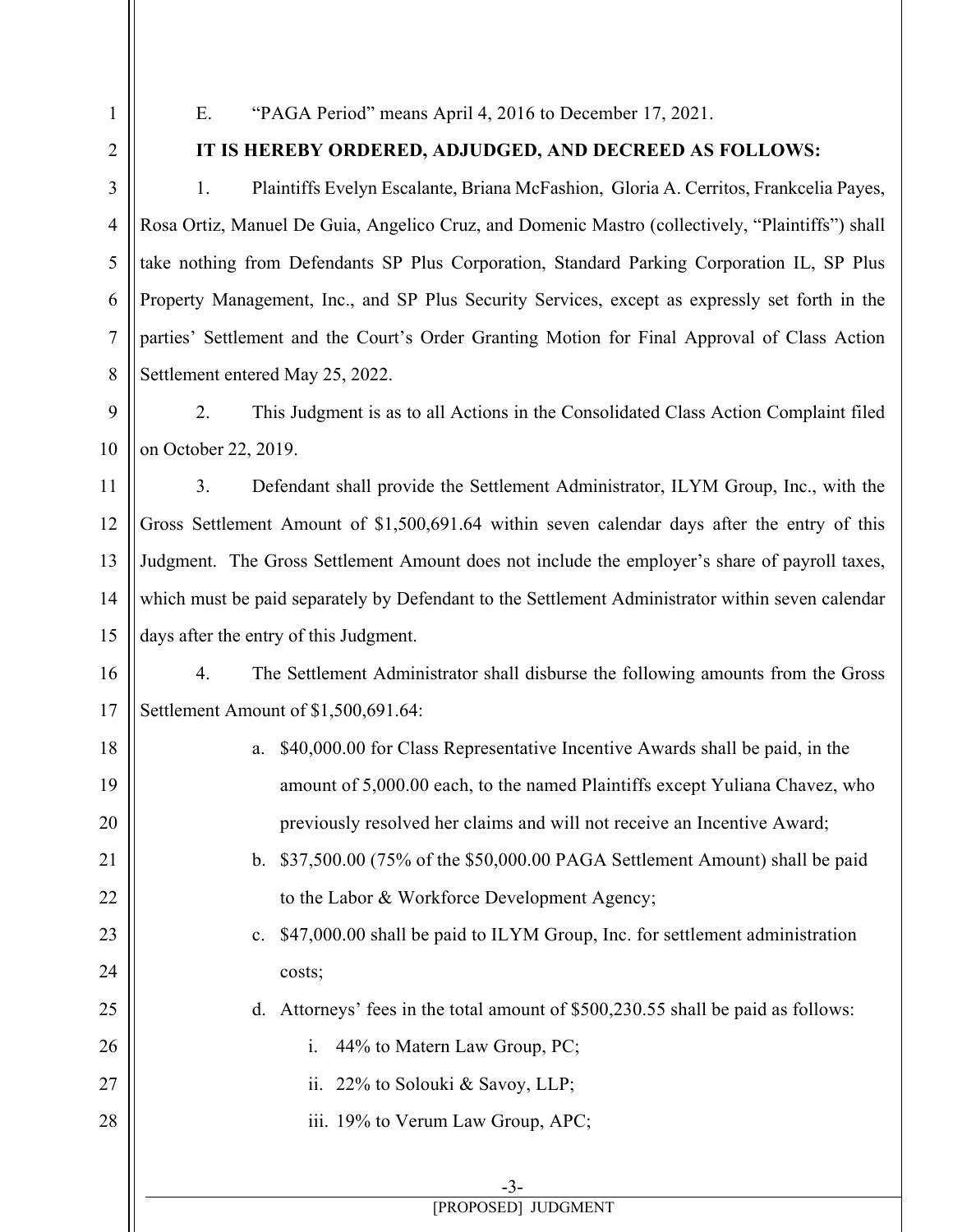| $\mathbf{1}$   | iv. 9% to Peter Beck, PC, Alizadeh Employees Law, Prof. Corp., and                                  |  |
|----------------|-----------------------------------------------------------------------------------------------------|--|
| 2              | The Law Office of Robert Skripko, Jr., APC to be split 20%, 40%, and                                |  |
| 3              | 40% respectively; and                                                                               |  |
| $\overline{4}$ | v. 6% to Rastegar Law Group, APC;                                                                   |  |
| 5              | e. Reimbursement of \$68,065.23 in litigation costs shall be paid as follows:                       |  |
| 6              | i.<br>\$35,656.97 to Matern Law Group, PC                                                           |  |
| 7              | ii.<br>\$16,391.21 to Solouki & Savoy, LLP;                                                         |  |
| 8              | iii. \$4,650.40 to Rastegar Law Group, APC;                                                         |  |
| 9              | iv. \$5,293.68 to Verum Law Group, APC;                                                             |  |
| 10             | \$2,751.67 to Law Office of Robert W. Skripko, Jr., PC;<br>V.                                       |  |
| 11             | vi. \$2,024.00 to Peter Beck, PC;                                                                   |  |
| 12             | vii. \$1,297.30 to Alizadeh Employees Law, Prof. Corp.                                              |  |
| 13             | The remaining amount ("Net Settlement Amount") will be distributed to<br>f.                         |  |
| 14             | Participating Class Members and PAGA Group Members as set forth in the                              |  |
| 15             | Settlement Agreement.                                                                               |  |
| 16             | 5.<br>All Individual Settlement Payment checks shall be negotiable for 180 days from                |  |
| 17             | the date they are issued. The Settlement Administrator shall distribute the funds, including        |  |
| 18             | accrued interest, from any uncashed checks to the California State Controller's Office              |  |
| 19             | Unclaimed Property Fund in the name of the Class Member or PAGA Group Member.                       |  |
| 20             | Releases of Class Claims by Plaintiffs and Participating Class Members:<br>6.                       |  |
| 21             | Upon the Settlement Administrator's receipt of the Gross Settlement Amount and the                  |  |
| 22             | employer's portion of payroll taxes, and after the Effective Date, Plaintiffs and all participating |  |
| 23             | Class Members will be deemed to have released the Released Parties of and from all of the           |  |
| 24             | Released Class Claims during the Class Period, excluding the Released PAGA Claims. The              |  |
| 25             | Released Class Claims include all claims which Plaintiffs, the Class, and/or any Class Member       |  |
| 26             | had, or may claim to have, against any of the Released Parties, that were alleged or could have     |  |
| 27             | been alleged arising out of the facts, circumstances, and primary rights at issue in the Complaint  |  |
| 28             | during the Class Period, including: (1) unpaid wages, including minimum and overtime wages;         |  |
|                |                                                                                                     |  |

-4- [PROPOSED] JUDGMENT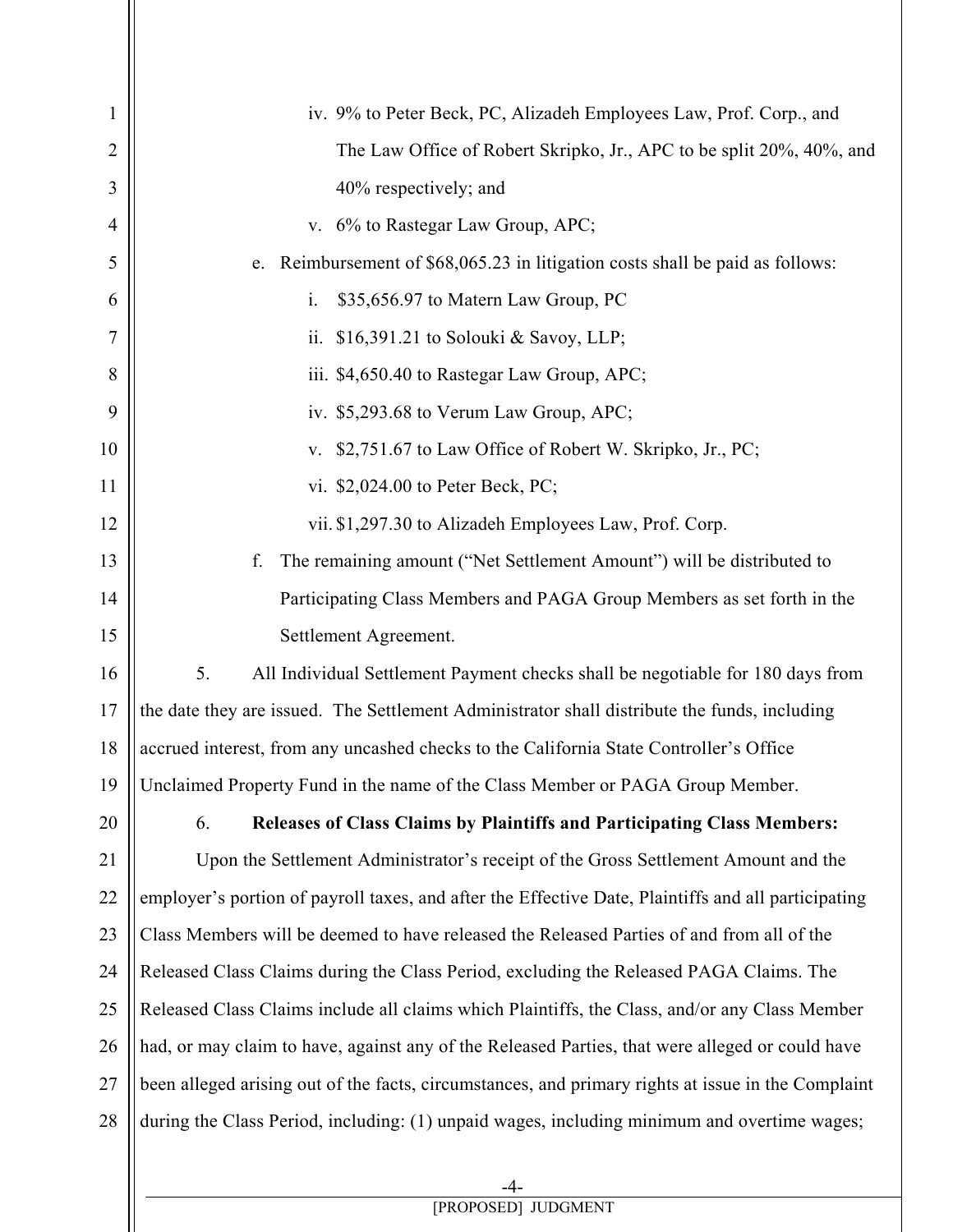1 2 3 4 5 6 7 8 9 10 11 12 13 (2) failure to provide meal periods and claims regarding meal period premium pay; (3) failure to provide rest periods and claims regarding rest period premium pay; (4) failure to provide accurate wage statements; (5) failure to maintain required records; (6) failure to reimburse expenses; (7) conversion; (8) failure to timely pay wages or compensation upon termination and during employment; (9) claims for violation of California Business and Professions Code §§ 17200, et seq.; and (10) violation of California's Wage Theft Prevention Act. The Released Class Claims do not include the California WARN Act (Labor Code §§1400-1408) or any derivative PAGA penalties pursuant to Labor Code §2699, et seq. based upon an alleged underlying violation of Labor Code §§1400-1408. "Released Parties" means Defendant and all of its past and present owners, officers, directors, shareholders, employees, agents, assigns, attorneys, insurers, brands and concepts, parent companies, subsidiaries, and affiliates, and their respective predecessors, successors, assigns, and any individual or entity that could be jointly liable with Defendant, without limitation.

14

## 7. **Release of PAGA Claims by Plaintiffs and the LWDA:**

15 16 17 18 19 20 Upon the Settlement Administrator's receipt of the Gross Settlement Amount and the employer's portion of payroll taxes, and after the Effective Date, Plaintiffs and the LWDA only will be deemed to have released the Released Parties of and from all of the Released PAGA Claims during the PAGA Period. However, PAGA Group Members will all be bound by the settlement, judgment, and order entered by the Court as to the Released PAGA Claims, regardless of whether the PAGA Group Member submits a valid Opt-Out to the settlement.

21

26

27

28

## 8. **Release of Claims by Plaintiffs:**

22 23 24 25 In addition to the above releases, Plaintiffs will waive all rights under California Civil Code section 1542, which includes a release of all known and unknown claims against the Released Parties that have been alleged or could have been alleged arising out of the facts, circumstances, causes of action, and primary rights alleged in the Action. Civil Code section 1542 provides:

> A general release does not extend to claims that the creditor or releasing party does not know or suspect to exist in his or her favor at the time of executing the release and that, if known by him or her,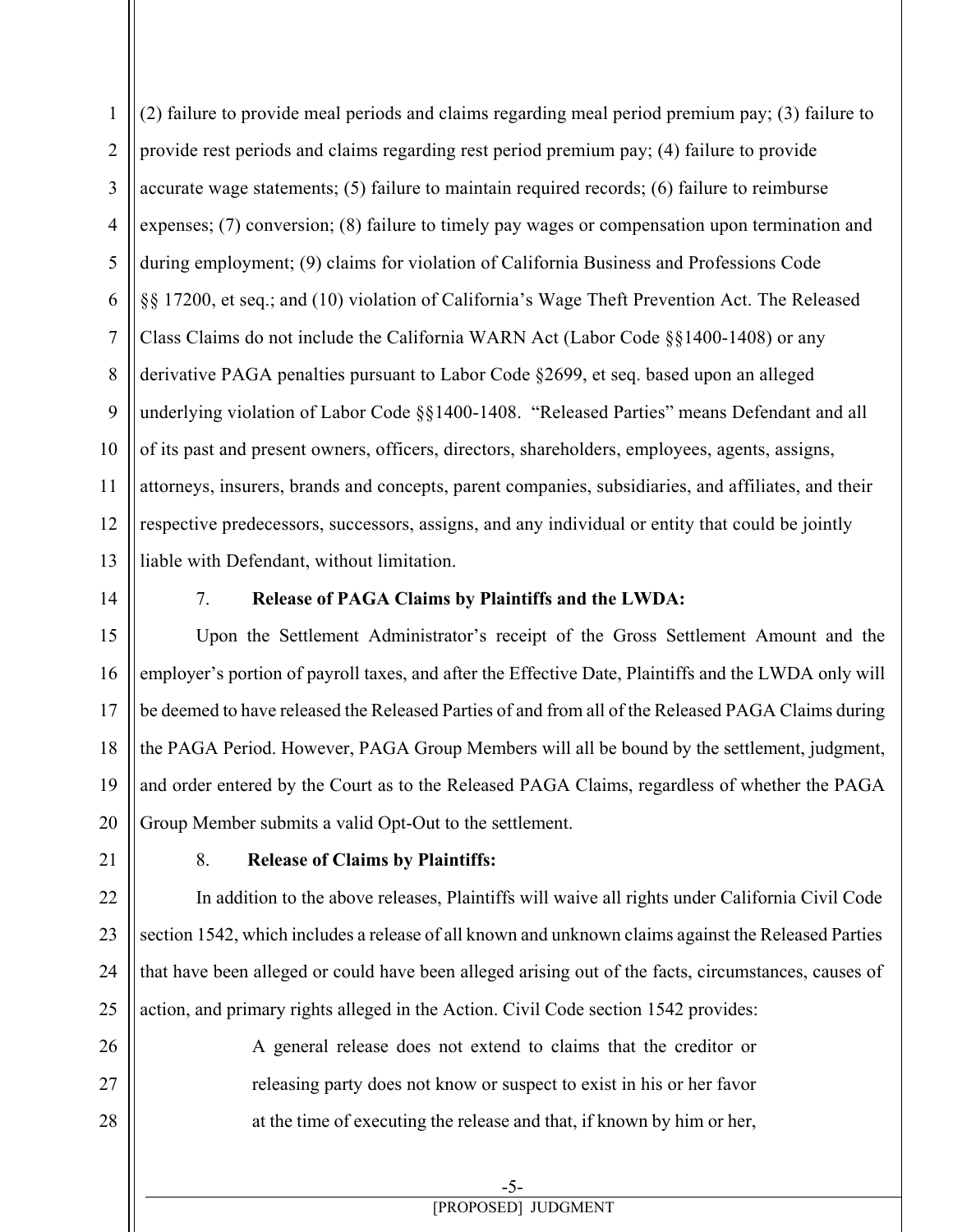| 1              | would have materially affected his or her settlement with the debtor        |  |
|----------------|-----------------------------------------------------------------------------|--|
| $\overline{2}$ | or released party.                                                          |  |
| $\overline{3}$ | Forty-seven (48) Class Members have requested to be excluded from the<br>9. |  |
| $\overline{4}$ | Settlement. Their names are as follows:                                     |  |
| 5              | Kenneth S. Im-Penn                                                          |  |
| 6              | Kwok Chu                                                                    |  |
| $\overline{7}$ | Joy C. Riddle                                                               |  |
| 8              | Laarni C. Santos                                                            |  |
| 9              | Yousef A. Bassal                                                            |  |
| 10             | Berhanu S. Keflu                                                            |  |
| 11             | Mohamed B. Ganda                                                            |  |
| 12             | Ottoniel Mejia                                                              |  |
| 13             | Salima B. Ganda                                                             |  |
| 14             | Sarah H. Huda                                                               |  |
| 15             | Griselda Acevedo                                                            |  |
| 16             | Brianna R. Warren                                                           |  |
| 17             | Cassim S. Mapara                                                            |  |
| 18             | Hailu Mekonnen                                                              |  |
| 19             | Lolita Pena Cruz                                                            |  |
| 20             | Ong Arge Eauarmorn                                                          |  |
| 21             | Serkalem Taye                                                               |  |
| 22             | Thomas B. Woodward                                                          |  |
| 23             | Vorawite Prartnadi                                                          |  |
| 24             | James Quinn Jr                                                              |  |
| 25             | Leandro Acosta                                                              |  |
| 26             | Monica D. Ramirez                                                           |  |
| 27             | Salvador A. Florez Ramirez                                                  |  |
| 28             | Indar D. Singh                                                              |  |
|                |                                                                             |  |
|                | $-6-$<br>[PROPOSED] JUDGMENT                                                |  |
|                |                                                                             |  |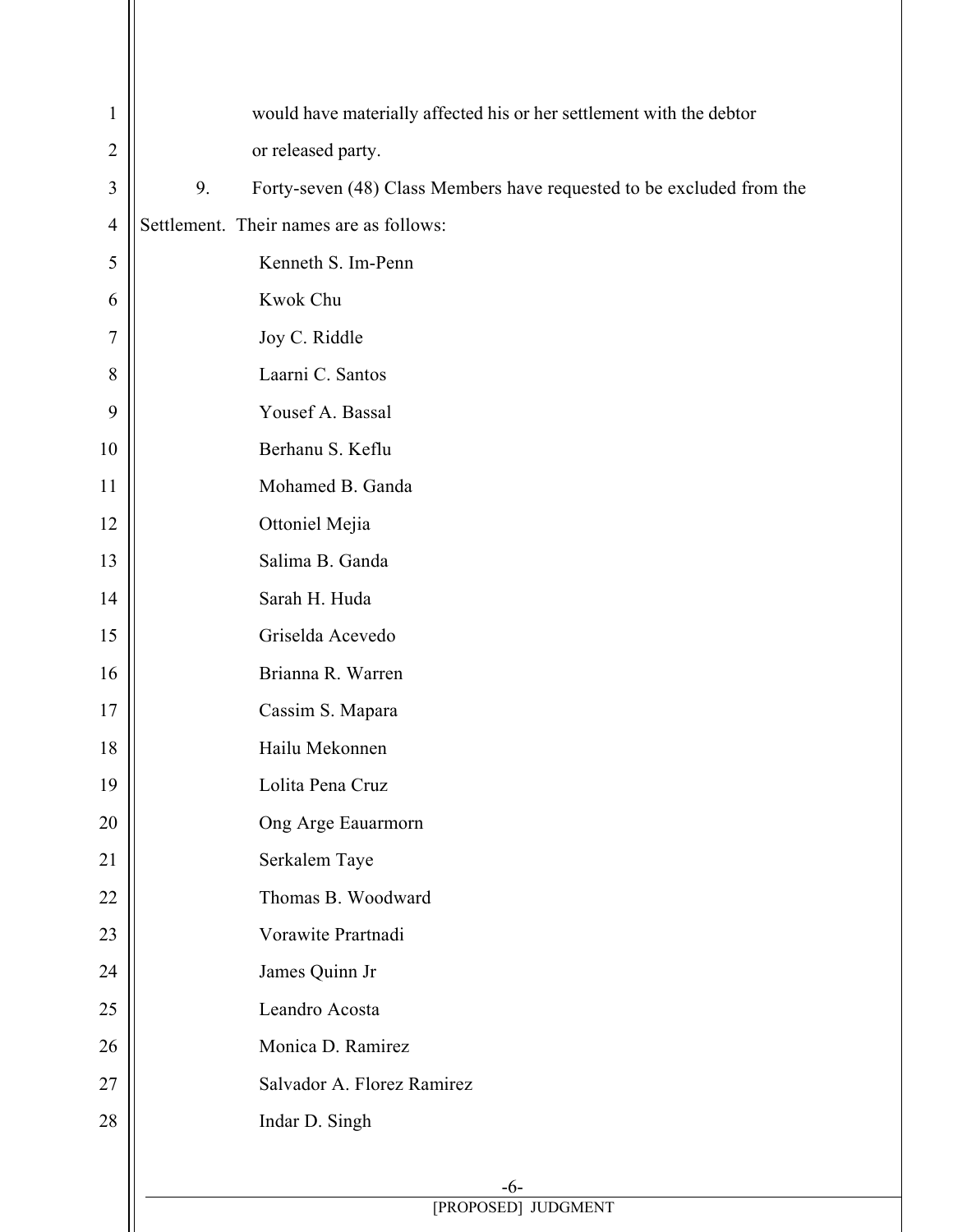| 1              | Masresha B. Gebreegziabher                                                                    |  |
|----------------|-----------------------------------------------------------------------------------------------|--|
| $\overline{2}$ | Romulo E. De Leon                                                                             |  |
| 3              | Abera Jembere                                                                                 |  |
| $\overline{4}$ | Belele B. Argaw                                                                               |  |
| 5              | Jacqueline O. Fleming                                                                         |  |
| 6              | Mario R. Sur                                                                                  |  |
| 7              | Shahram Shaheenazar                                                                           |  |
| 8              | Nelson A. Figueroa                                                                            |  |
| 9              | Nick Sandoval                                                                                 |  |
| 10             | Deondra J. Dubrey                                                                             |  |
| 11             | Luis A. Rubio Franco                                                                          |  |
| 12             | Gilberto Gazga                                                                                |  |
| 13             | Isaias R. Molina                                                                              |  |
| 14             | Sarah H. Michael                                                                              |  |
| 15             | Daniel Alfaro                                                                                 |  |
| 16             | Karwone L. Thomas                                                                             |  |
| 17             | Eryn V. Brescia                                                                               |  |
| 18             | Abdulalim Said                                                                                |  |
| 19             | Sergio V. Bernal                                                                              |  |
| 20             | Maria B. Castilleja                                                                           |  |
| 21             | David L. Kelley                                                                               |  |
| 22             | Nasser A. Ibrahim                                                                             |  |
| 23             | Moosa Munnee                                                                                  |  |
| 24             | 10.<br>The above-listed Class Members are not bound by the Settlement Agreement, the          |  |
| 25             | Order Granting Motion for Final Approval of Class Action Settlement, or this Judgment except  |  |
| 26             | that if the Class Member is also a PAGA Group Member, the Class Member will be bound by the   |  |
| 27             | settlement, Judgment, and order entered by the Court as to the Released PAGA Claims, and will |  |
| 28             | receive a PAGA Payment.                                                                       |  |
|                |                                                                                               |  |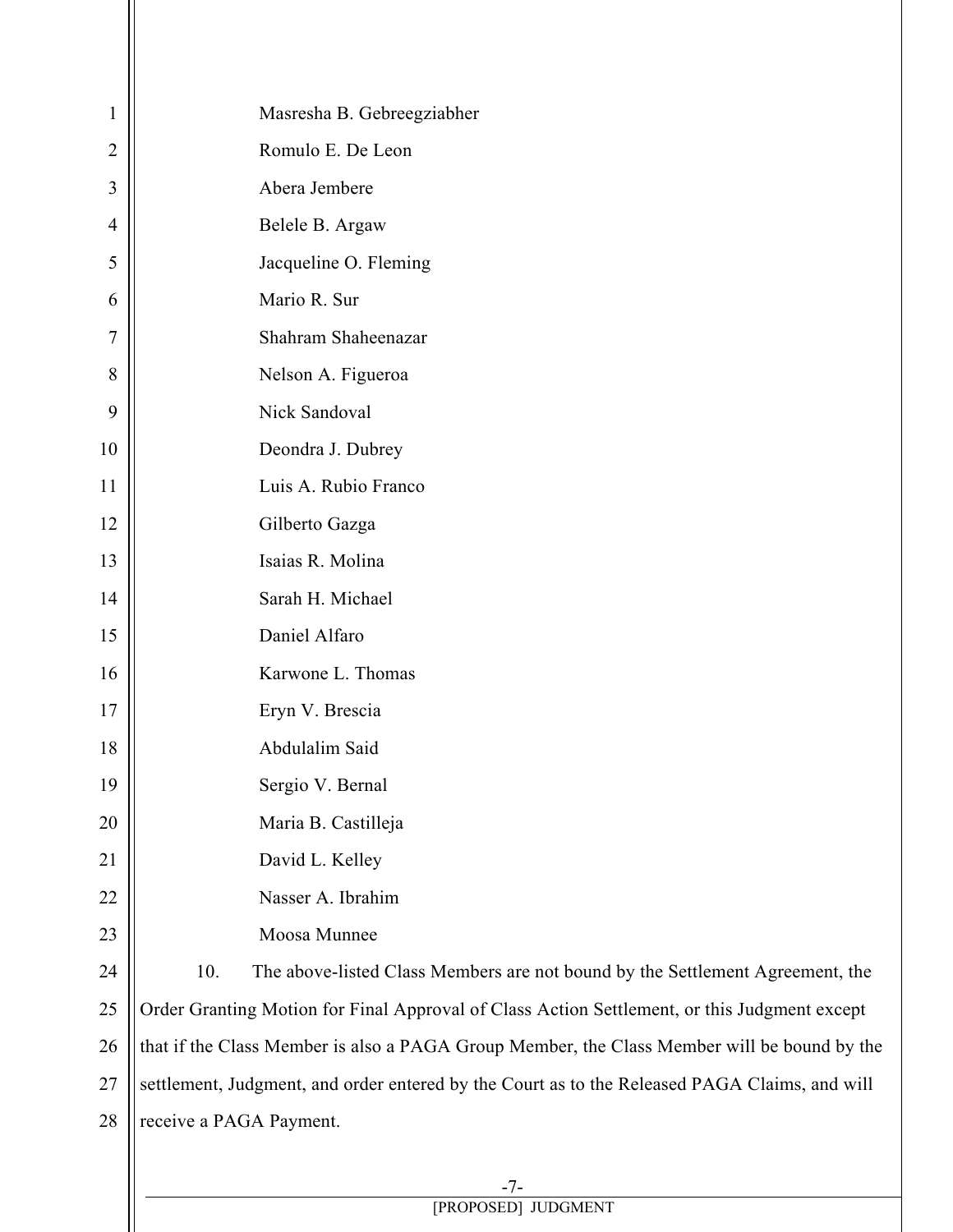| 1              | Pursuant to California Rules of Court, Rule 3.769(h), the Court retains<br>11.                           |  |
|----------------|----------------------------------------------------------------------------------------------------------|--|
| $\sqrt{2}$     | jurisdiction over the parties, all matters arising out of, or related to the Action, the Settlement, its |  |
| $\mathfrak{Z}$ | administration and consummation, and the determination of all controversies relating thereto, to         |  |
| $\overline{4}$ | enforce the Settlement and the terms of this Judgment.                                                   |  |
| 5              | The Settlement Administrator shall post the Judgment on the Settlement<br>12.                            |  |
| 6              | Administrator's website within seven (7) calendar days after entry of Judgment. The Settlement           |  |
| $\tau$         | Administrator shall post a copy of the signed Judgment for one hundred eighty (180) calendar             |  |
| $\,8\,$        | days on its website in compliance with Rule 3.771(b) of the California Rules of Court in order to        |  |
| 9              | provide notice to the Class Members of this Judgment.                                                    |  |
| 10             | This Judgment is a final disposition of the Actions in their entirety.<br>13.                            |  |
| 11             | IT IS SO ORDERED AND JUDGMENT IS HEREBY ENTERED.                                                         |  |
| 12             | Amy D. Hogue                                                                                             |  |
| 13             | DATED: 06/02/2022<br>Amy D. Hogue / Judge<br>HON. AMY D. HOGUE                                           |  |
| 14             | Judge of the Superior Court                                                                              |  |
| 15             |                                                                                                          |  |
| 16             |                                                                                                          |  |
| 17             |                                                                                                          |  |
| 18             |                                                                                                          |  |
| 19             |                                                                                                          |  |
| 20             |                                                                                                          |  |
| 21             |                                                                                                          |  |
| 22             |                                                                                                          |  |
| 23             |                                                                                                          |  |
| 24             |                                                                                                          |  |
| 25             |                                                                                                          |  |
| 26             |                                                                                                          |  |
| 27             |                                                                                                          |  |
| 28             |                                                                                                          |  |
|                | $-8-$                                                                                                    |  |
|                | [PROPOSED] JUDGMENT                                                                                      |  |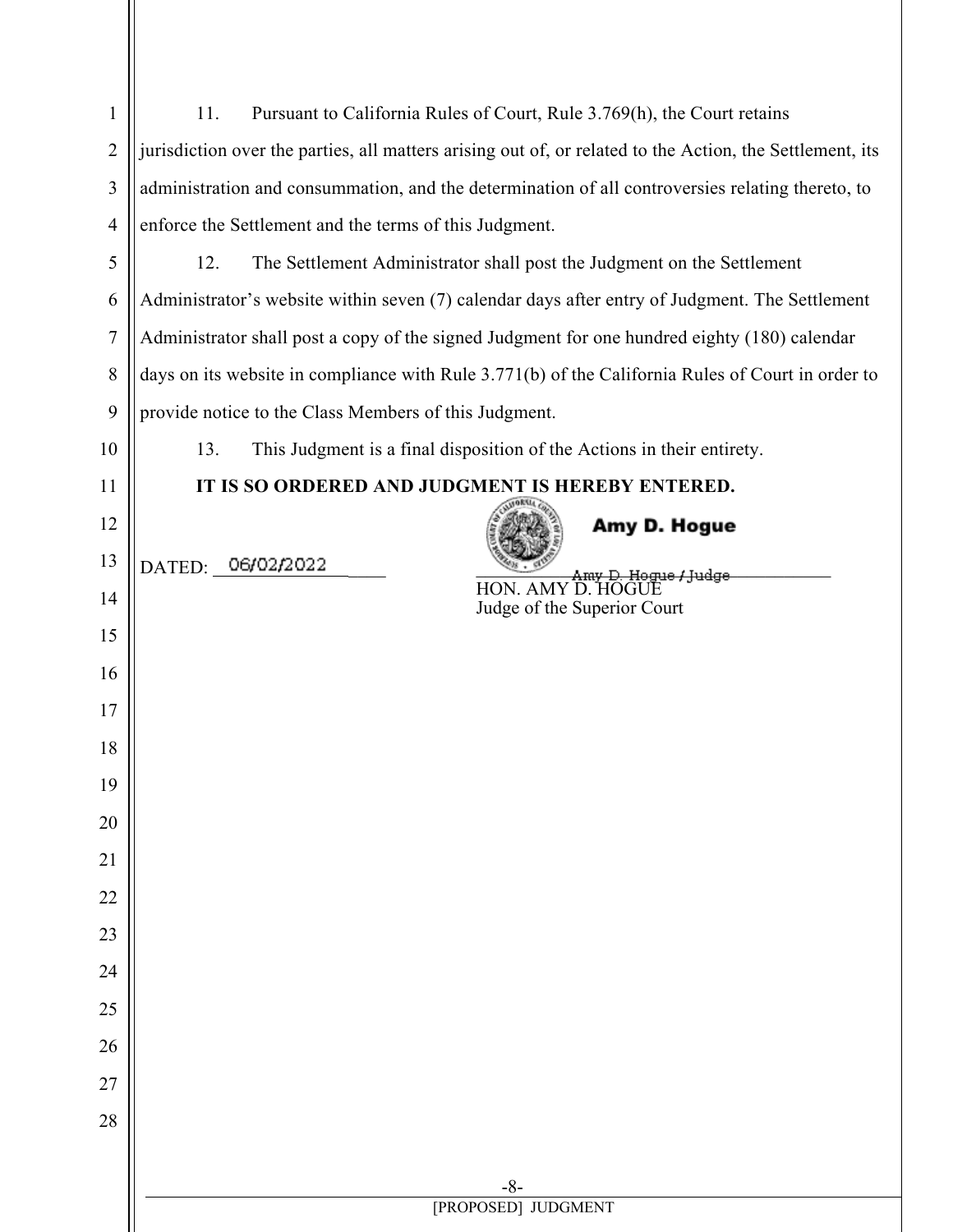| 1              |                                                                                                                                                                                                                                   |                                                                                                    |
|----------------|-----------------------------------------------------------------------------------------------------------------------------------------------------------------------------------------------------------------------------------|----------------------------------------------------------------------------------------------------|
| $\overline{2}$ | <b>PROOF OF SERVICE</b>                                                                                                                                                                                                           |                                                                                                    |
| 3              | <i>Escalante, et al v. SP Plus Corporation, et al., LASC Case No. BC660410</i>                                                                                                                                                    |                                                                                                    |
| $\overline{4}$ | Related Cases: Chavez, et al. v. SP Plus Corporation, et al., LASC Case No. BC666238<br>Ortiz, et al. v. Stanard Parking IL, LASC Case No. BC667294<br>Cruz v. Standard Parking Corporation, LASC Case No. BC689752               |                                                                                                    |
| 5              | <b>Mastro v. SP Plus Corporation, LASC Case No. 18STCV05358</b>                                                                                                                                                                   |                                                                                                    |
| 6<br>7         | I am employed in the County of Los Angeles, State of California. I am over the age of 18<br>years, and not a party to this action. My business address is 1230 Rosecrans Avenue, Suite 200,<br>Manhattan Beach, California 90266. |                                                                                                    |
|                | On May 31, 2022, I served the following document or documents:                                                                                                                                                                    |                                                                                                    |
| 8              | [PROPOSED] JUDGMENT                                                                                                                                                                                                               |                                                                                                    |
| 9              | $\rtimes$                                                                                                                                                                                                                         | By electronic service. Based upon a court order authorizing electronic service, I caused a         |
| 10<br>11       | listed below by transmission to Case Anywhere LLC.                                                                                                                                                                                | true and correct copy of the document(s) to be electronically served on counsel of record          |
| 12             | Spencer C. Skeen, Esq.                                                                                                                                                                                                            | Attorneys for Defendants SP PLUS                                                                   |
| 13             | Tim L. Johnson, Esq.<br>Jesse Ferrantella, Esq.                                                                                                                                                                                   | CORPORATION, STANDARD PARKING<br>CORPORATION IL, SP PLUS PROPERTY<br>MANAGEMENT, INC., and SP PLUS |
| 14             | Nikolas T. Djordjevski, Esq.<br>OGLETREE, DEAKINS, NASH, SMOAK                                                                                                                                                                    | SECURITY SERVICES, INC.                                                                            |
| 15             | & STEWART, P.C.<br>4370 La Jolla Village Drive, Suite 990                                                                                                                                                                         |                                                                                                    |
| 16             | San Diego, California, 92122                                                                                                                                                                                                      |                                                                                                    |
| 17             | Telephone: 858-652-3100<br>Facsimile: 858-652-3101                                                                                                                                                                                |                                                                                                    |
| 18             | Email: spencer.skeen@ogletree.com                                                                                                                                                                                                 |                                                                                                    |
|                | tim.johnson@ogletree.com<br>jesse.ferrantella@ogletree.com                                                                                                                                                                        |                                                                                                    |
| 19             | nikolas.djordjevski@ogletree.com<br>Sam Kim, Esq.                                                                                                                                                                                 | Attorneys for Plaintiffs YULIANA CHAVEZ,                                                           |
| 20             | Yoonis Han, Esq.                                                                                                                                                                                                                  | GLORIA A. CERRITOS, and FRANKCELIA                                                                 |
| 21             | <b>VERUM LAW GROUP, APC</b><br>841 Apollo Street, Suite 340                                                                                                                                                                       | <b>PAYES</b>                                                                                       |
| 22             | El Segundo, California 90245                                                                                                                                                                                                      |                                                                                                    |
| 23             | Telephone: 9424) 320-2000<br>Facsimile: (424) 221-5010                                                                                                                                                                            |                                                                                                    |
| 24             | Email: skim@verumlg.com                                                                                                                                                                                                           |                                                                                                    |
| 25             | yhan@verumlg.com                                                                                                                                                                                                                  |                                                                                                    |
| 26             | ///                                                                                                                                                                                                                               |                                                                                                    |
| 27             | ///                                                                                                                                                                                                                               |                                                                                                    |
| 28             | ///                                                                                                                                                                                                                               |                                                                                                    |
|                |                                                                                                                                                                                                                                   |                                                                                                    |
|                | $-9-$                                                                                                                                                                                                                             |                                                                                                    |
|                | [PROPOSED] JUDGMENT                                                                                                                                                                                                               |                                                                                                    |